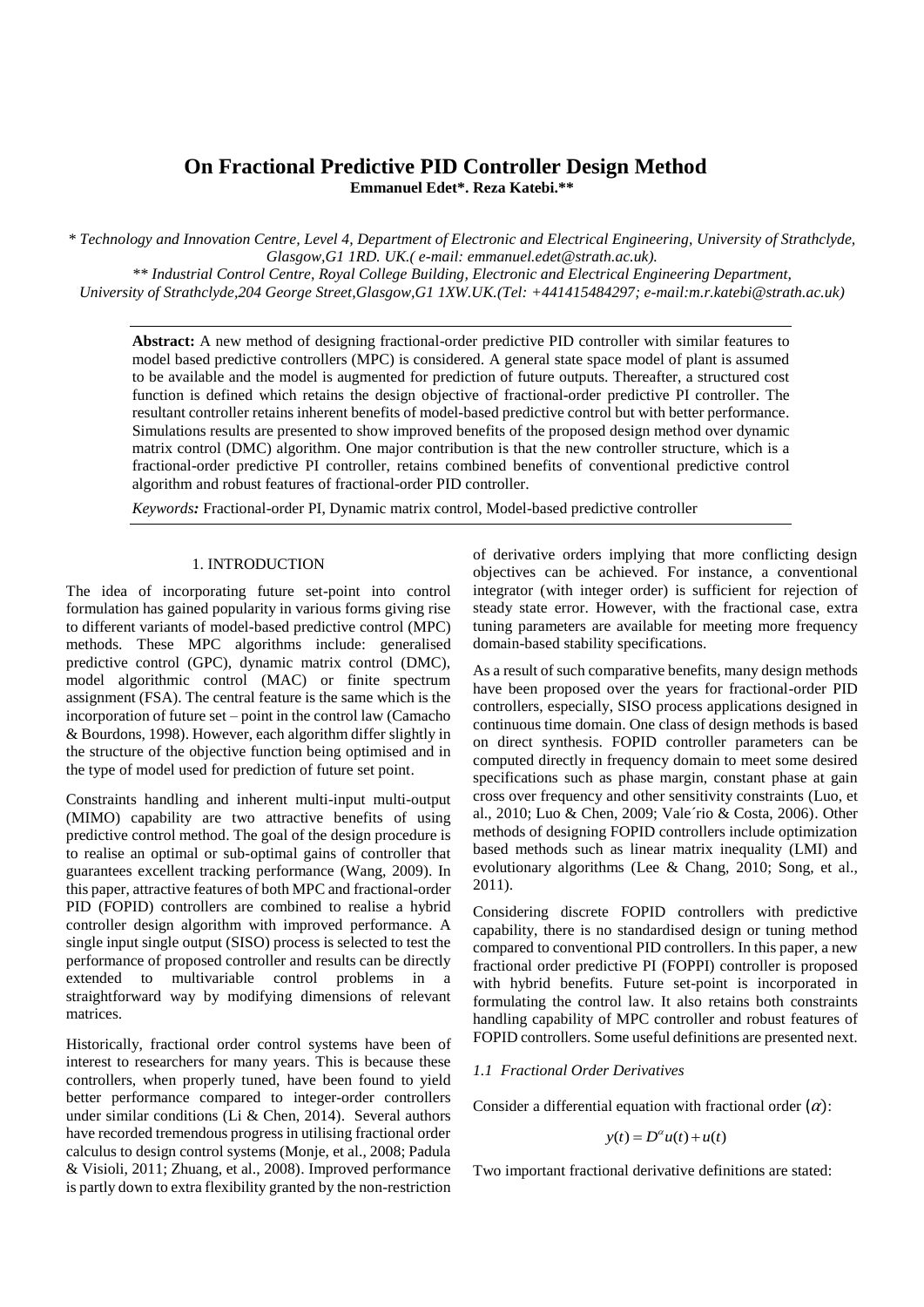- Grunwald-Letnikov (GL) definition
- Riemann-Liouville Definition.

According to Riemann-Liouville:

$$
D^{\alpha} f(t) = \frac{d^n}{dt^n} \left( \frac{1}{\Gamma(n-\alpha)} \int_0^t \frac{f(\tau)}{(t-\tau)^{\alpha-n+1}} \right) d\tau \tag{1}
$$

where  $t > 0$ ; n-1 <  $\alpha$  < n; n  $\in \mathbb{R}$  (Podlubny, 1999).

An alternative definition is Grunwald-Letnikov (GL):

$$
D^{\alpha} f(t)_{t=k\tau} = \lim_{\tau \to 0} \tau^{-\alpha} \sum_{j=0}^{k} (-1)^{j} {\alpha \choose j} f(k\tau - j\tau) \tag{2}
$$

where:  $t > 0$ ;  $n-1 < \alpha < n$ ;  $n \in$ 

*j*  $(\alpha)$  $\begin{bmatrix} r \\ j \end{bmatrix}$  represents binomial coefficient.

In continuous form, Laplace transform has been used directly to describe FOPID controllers as given in (3).

$$
C(s) = k_p + \frac{k_I}{s^{\lambda}} + k_D s^{\mu}
$$
 (3)

where:  $\lambda$  and  $\mu$  are the integral and derivative orders.  $k_p$ ,  $k_l$  and  $k_D$  are proportional, integral and derivative gains respectively.

However, in discrete time domain, different approximation methods are sometimes used to approximate fractional integral and derivative terms. These approximation methods are based on sampling continuous time signal and discretising it at each sampling instant. Examples are Tustin approximation, forward Euler approximation, backward Euler approximation, Taylor series approximation and the long memory discrete time PID - LDPID. Although the GL definition results in infinite series, an approximated form given in (4) is used extensively by several authors for deriving numerical solution (Zhuang, et al., 2008).

$$
{}_{(t-L)}D_t^{\alpha} f(t) = \tau^{-\alpha} \sum_{j=0}^{N(t)} b_j f(t - j\tau)
$$
 (4)

where:  $b_j$  is binomial coefficient.

$$
b_0 = 1; b_1 = \mu b_0; b_2 = \left(1 - \frac{1 + \mu}{2}\right) b_1; b_j = \left(1 - \frac{1 + \mu}{j}\right) b_{j-1}.
$$

 $L =$  memory length;  $N(t) = \min\left\{ \left[ \frac{1}{t} \right], \left[ \frac{L}{t} \right] \right\}$  (Zhuang, et al., 2008) .

In this work, the same approach is followed to define a discrete fractional-order PI controller which is only used to formulate cost function for the proposed FOPPI controller.

# *1.2 Discrete Time Fractional-order PI controller*

Consider the fractional order PI controller:

$$
u(t)_{pi} = k_p e(t) + k_i D_t^{-\mu} e(t)
$$

The discrete time form can be expressed as given below in (5).

$$
u_{pi}(k) = k_{p}e(k) + k_{i}T_{s}^{\mu}\sum_{j=0}^{k}b_{j}e(k-j)
$$
\n(5)

where:  $T_s$  = sampling time. Other terms are as defined in (4).

Guo, et al.,(2010) developed a combined DMC and FOPID design method with some benefits. Similarly, in this paper, an incremental form of fractional-order PI algorithm is used to formulate objective function but without any derivative term in the cost function.

$$
\Delta u_{pi}(k) = u_{pi}(k) - u_{pi}(k-1).
$$
\n
$$
u_{pi}(k-1) = k_{p}e(k-1) + k_{i}T_{s}^{\mu} \sum_{j=0}^{k-1} b_{j}e(k-1-j)
$$
\n
$$
\Rightarrow u_{pi}(k) - u_{pi}(k-1) = k_{p}(e(k) - e(k-1))
$$
\n
$$
+ k_{i}T_{s}^{\mu} \left( \sum_{j=0}^{k} b_{j}e(k-j) - \sum_{j=0}^{k-1} b_{j}e(k-1-j) \right)
$$
\n
$$
\therefore \Delta u_{pi}(k) = k_{p}(e(k) - e(k-1))
$$
\n
$$
+ k_{i}T_{s}^{\mu} \left( e(k) - \sum_{j=1}^{k} \frac{1+\mu}{j} b_{j-1}e(k-j) \right)
$$
\n(7)

$$
\Delta u_{pi}(k) = k_p \Delta e(k) + k_i T_s^{\mu} \left( e(k) - \sum_{j=1}^k B_j e(k-j) \right) \tag{8}
$$

where:  $B_i = \frac{I}{i} b_{i-1}$  $B_j = \frac{1 + \mu}{j} b_{j-1}$ . Let:  $K_i = k_i T_s^{\mu}$  $=\frac{1+\mu}{b}$ , Let:  $K_i=$ 

Equation (8) is therefore re-written:

$$
\Delta u_{pi}(k) = k_p \Delta e(k) + K_I \left( e(k) - \sum_{j=1}^k B_j e(k-j) \right) \tag{9}
$$

Two distinct components are evident in (9) namely: a proportional term and a fractional integral component. These two terms are used to formulate a new cost function which is minimised in order to obtain the proposed FOPPI controller. However,  $\Delta u_{pi}(k)$  is not implemented directly as given in (9).

Direct implementation of FOPID controller has to be band limited. Instead, a model-based predictive control framework is used for implementation of the fractional order predictive PI controller. Consequently, control signal limits are defined inherently using constraint handling feature of MPC.

## 2. THE PROPOSED ALGORITHM

#### *2.1 A Brief Review of Model Predictive Control Algorithm*

Consider a SISO process described by the state space equation in (10):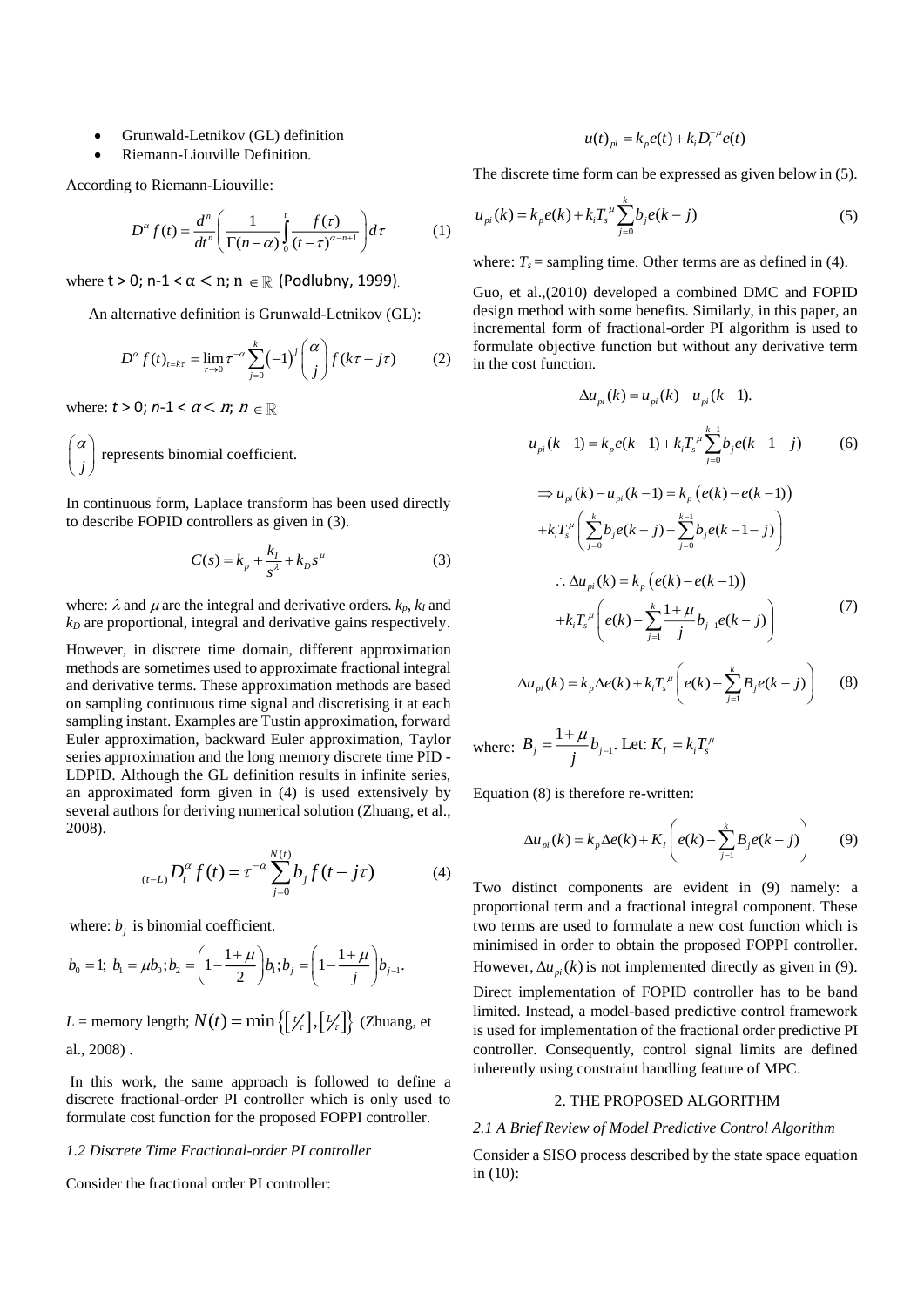$$
x(k+1) = Ax(k) + Bu(k)
$$
  
\n
$$
y(k) = Cx(k) + Du(k)
$$
\n(10)

where:  $u$  is the control input;  $y$  is the output;  $x$  is the state variable vector and matrices *A*, *B*, *C*, and *D* are system matrix, input control matrix, output matrix and feedthrough matrix.

Equation (10) is usually used (without the *D* term) for DMC derivation. This is because in receding horizon control, current information of the plant is required for prediction and control implying that the input  $u(k)$  cannot directly affect the output  $y(k)$  at the same time. The state space model is rewritten:

$$
x(k+1) = Ax(k) + Bu(k)
$$
  
\n
$$
y(k) = Cx(k)
$$
\n(11)

The standard state space model in (*11*) is augmented in order to incorporate integral action. Incremental model is given as:

$$
\Delta u(k) = u(k) - u(k-1)
$$
  

$$
x(k+1) - x(k) = \Delta x(k+1) = A\Delta x(k) + B\Delta u(k)
$$
  

$$
\Delta y(k+1) = y(k+1) - y(k) = Cx(k+1) - Cx(k)
$$
  

$$
\Rightarrow \Delta y(k+1) = C\Delta x(k+1)
$$
  

$$
\Delta y(k+1) = C\Delta x(k) + C\Delta u(k)
$$

The augmented matrix equation obtained is given in (12):

$$
\begin{pmatrix} x_1 \\ x_2 \end{pmatrix} = \begin{bmatrix} A & 0^T \\ CA & I \end{bmatrix} \begin{pmatrix} \Delta x(k) \\ y(k) \end{pmatrix} + \begin{bmatrix} B \\ CB \end{pmatrix} \Delta u(k) \tag{12}
$$

$$
y(k) = \begin{bmatrix} 0 & 1 \end{bmatrix} \begin{pmatrix} \Delta x(k) \\ y(k) \end{pmatrix}
$$

where:  $x_1 = \Delta x(k+1); x_2 = \Delta y(k+1)$ .

This augmented state space model is used for prediction of future states. Let the prediction horizon be represented as '*p*' and control horizon be '*N*'. Given that  $p \geq N$ , future states can be predicted as follows:

$$
\hat{x}(k+1) = Ax(k) + B\Delta u(k)
$$
  
\n
$$
\Rightarrow \hat{x}(k+2) = A^2 x(k) + AB\Delta u(k) + B\Delta u(k+1)
$$
  
\n
$$
\therefore \hat{x}(k+p) = A^p x(k) + A^{p-1}B\Delta u(k) + \cdots
$$
  
\n
$$
+A^{p-N}B\Delta u(k+N-1)
$$
\n(13)

Similarly, the future output variables can be predicted using:

$$
\hat{y}(k+1) = CAx(k) + CB\Delta u(k)
$$
  
\n
$$
\Rightarrow \hat{y}(k+2) = CA^2x(k) + CAB\Delta u(k) + CB\Delta u(k+1)
$$

$$
\therefore \hat{y}(k+p) = CA^{p}x(k) + CA^{p-1}B\Delta u(k) + ...
$$
  
+
$$
CA^{p-N}B\Delta u(k+N-1)
$$
 (14)

The prediction equation is therefore given by:

$$
\hat{Y}_p(k+1) = F_p \hat{X}(k) + G\Delta u(k)
$$
\n(15)

where: 
$$
F_p = \begin{bmatrix} CA \\ CA^2 \\ \vdots \\ CA^p \end{bmatrix}; G = \begin{bmatrix} CB & 0 & 0 & \cdots & 0 \\ CAB & CB & 0 & \cdots & 0 \\ CA^2B & CAB & CB & \ddots & 0 \\ \vdots & \vdots & \vdots & \vdots & \vdots \\ CA^{p-1}B & CA^{p-2}B & CA^{p-3}B & \cdots & CA^{p-m}B \end{bmatrix}_{p \text{sym}}
$$

The cost function to be minimised is given by J:

$$
J = \sum_{i=1}^{p} \left\| r(k+i) - y(k+i) \right\|_{2} Q + \sum_{j=1}^{N} \left\| \Delta U(k+j-1) \right\|_{2} R \quad (16)
$$

where:  $R =$  weighting vector for the control effort and  $Q =$ state weighting matrix. A standard MPC solution exist for this optimisation problem assuming no input constraint and taking derivative of *J*. Therefore:

$$
\Delta U_{\text{mpc}} = l \left( G^T G + \lambda I \right)^{-1} G^T e(k) \tag{17}
$$

where:  $e(k)$  represents error at sampling instant '*k*'

$$
l = [1, 0, 0, \ldots, 0]^T
$$

previous section.

This is the standard MPC control technique with feedback achieved through receding horizon control (Miller, et al., 1999). In contrast, the cost function given in (16) is changed to obtain a new fractional-order predictive PI controller design method. Both proportional error and integral error components are introduced in the new cost function. Implementation of the derived FOPPI controller is by receding horizon technique as only the first column of control input is applied to the process. At a new sampling instant, all prediction matrix coefficients are re-calculated.

#### *2.2 Derivation of Proposed Control Law*

In this section, the proposed control law is derived. At a sampling instant  $k$ , within a prediction horizon  $p$ , the aim of the control system is to bring the future predicted output  $\hat{Y}(k+1)$  as close as possible to the expected set-point signal  $-Y_d(k+1)$  assuming the set point signal remains constant in the optimization window. The task is therefore reduced to finding the optimum (or best) control parameter vector *ΔU*  such that an error function between the set-point and the predicted output is minimized. The state space model earlier augmented is used to predict the output as explained in

Given:  $P =$  prediction horizon and  $N =$  control horizon

The structured quadratic cost function to be minimised is formed directly from (9) as shown: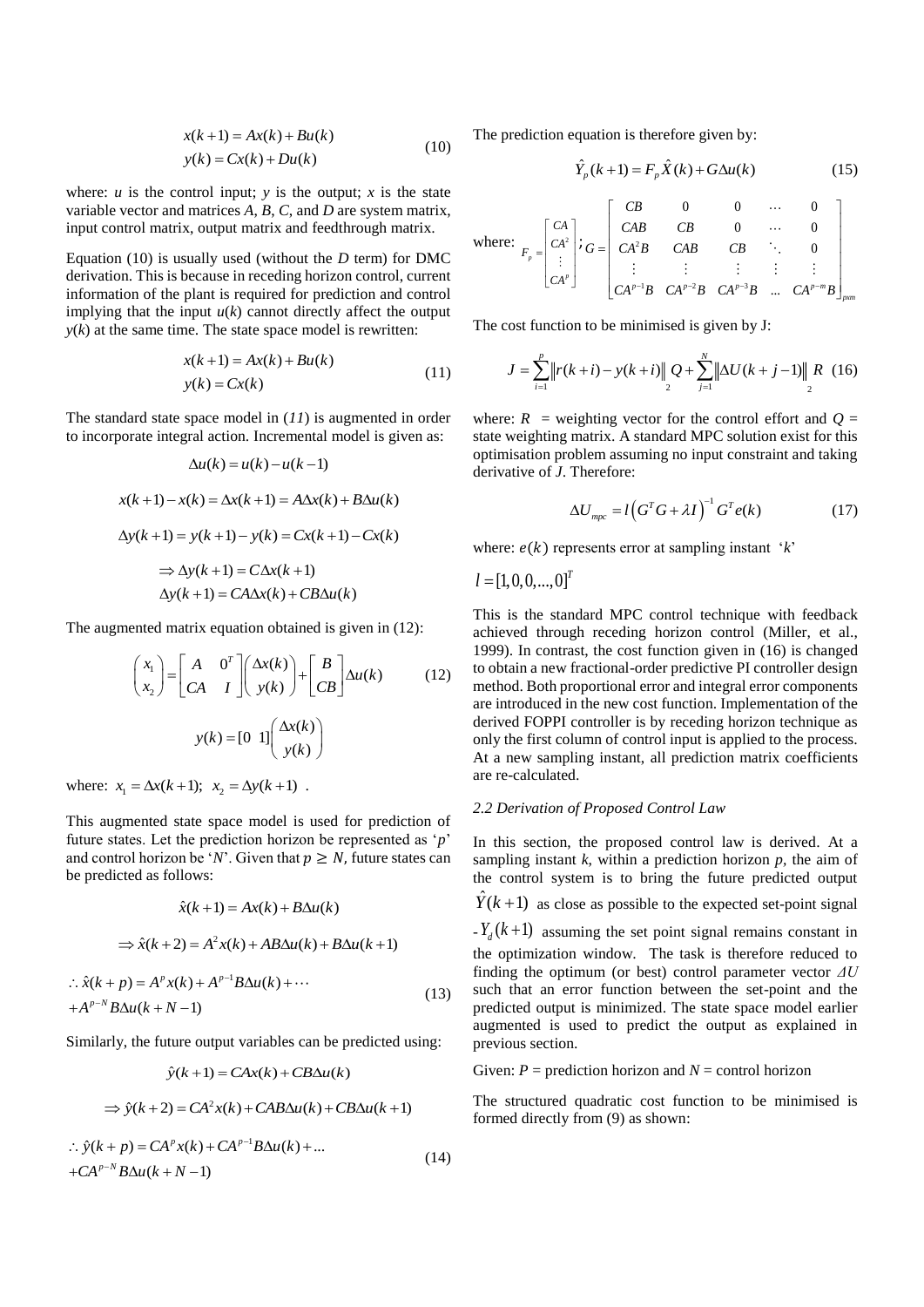$$
J = \sum_{k=1}^{P} \left[ \frac{k_p \left( \Delta e(k+1) \right)^2 + K_I \left( e(k+1) \right)^2}{+ K_I \sum_{j=1}^{k} B_{j-1} \left( e(k+1-j) \right)^2} \right] + \gamma \sum_{k=1}^{N} \Delta u(k)^2 \tag{18}
$$

where:  $\gamma = \text{control signal weight.}$ 

Let  $Y_f(k+1)$  = forced output signal due to the control input.

The future output after  $p$  steps is the sum of free output response and forced output as shown:

$$
\hat{Y}(k+1) = \hat{Y}_p(k+1) + Y_f(k+1)
$$

The error signal is the difference between the desired set-point and the predicted output:

$$
E(k+1) = Y_d(k+1) - \hat{Y}(k+1)
$$

Given that the forced output is described as:

$$
Y_f(k+1) = G\Delta u(k)
$$
  
:.  $E(k+1) = Y_d(k+1) - \hat{Y}_p(k+1) - G\Delta u(k)$  (19)

Re-write the cost function given in (18) as vectors:

$$
J = k_p \Delta e^T \Delta e + K_I e^T e + K_I \sum_{j=1}^k B_j e_j^T e_j + \gamma \Delta u^T \Delta u \qquad (20)
$$

Error signals can be expressed using (19):

$$
e = Y_d - \hat{Y}_p - G\Delta u; \ \Delta e = \Delta Y_d - \Delta \hat{Y}_p - G_p \Delta u
$$

$$
e_j = Y_{dj} - \hat{Y}_{pj} - G_j \Delta u
$$

where coefficient matrices are defined as given below:

$$
G = \begin{bmatrix} g_1 & 0 & 0 & 0 & 0 \\ g_2 & g_1 & 0 & 0 & 0 \\ \vdots & \vdots & \vdots & \vdots & \vdots \\ g_m & g_{m-1} & g_{m-2} & \cdots & g_1 \\ \vdots & \vdots & \vdots & \vdots & \vdots \\ g_p & g_{p-1} & g_{p-2} & \cdots & g_{p-m+1} \end{bmatrix}_{p \text{ and }}
$$

Elements of matrix *G* are as derived previously:

$$
G = \begin{bmatrix} CB & 0 & 0 & \cdots & 0 \\ CAB & CB & 0 & \cdots & 0 \\ CA^2B & CAB & CB & \ddots & 0 \\ \vdots & \vdots & \vdots & \vdots & \vdots \\ CA^{p-1}B & CA^{p-2}B & CA^{p-3}B & \cdots & CA^{p-m}B \end{bmatrix}_{p_xm}
$$

Matrices  $(G_p \text{ and } G_j)$  are derived from matrix-*G*:

$$
= \begin{bmatrix} g_1 & 0 & \cdots & 0 \\ g_2 - g_1 & g_1 & \cdots & 0 \\ \vdots & \vdots & \ddots & \vdots \\ g_p - g_{p-1} & g_{p-1} - g_{p-2} & \cdots & g_{p-m+1} - g_{p-m} \end{bmatrix}_{pxm}
$$
  
\n
$$
G_j = [G_1, G_2, \dots, G_k]; j=1,2,3, \dots, k, G_k = 0
$$
  
\n
$$
G_1 = \begin{bmatrix} 0 & 0 & 0 & \cdots & 0 \\ g_1 & 0 & 0 & \cdots & 0 \\ g_2 & g_1 & 0 & \cdots & 0 \\ \vdots & \vdots & \vdots & \ddots & \vdots \\ g_{p-1} & g_{p-2} & \cdots & g_{p-m} \end{bmatrix}_{pxm}
$$
  
\n
$$
G_2 = \begin{bmatrix} 0 & 0 & 0 & \cdots & 0 \\ 0 & 0 & 0 & \cdots & 0 \\ g_1 & 0 & 0 & \cdots & 0 \\ g_2 & g_1 & 0 & \cdots & 0 \\ \vdots & \vdots & \vdots & \ddots & \vdots \\ g_{p-2} & g_{p-3} & \cdots & g_{p-m-1} \end{bmatrix}_{pxm}
$$

*p G*

Substituting for error signals in *J* as in (19):

$$
\Rightarrow J = k_p [\Delta Y_d - \Delta \hat{Y}_p - G_p \Delta u]^T [\Delta Y_d - \Delta \hat{Y}_p - G_p \Delta u]
$$
  
+ $K_I [Y_d - \hat{Y}_p - G \Delta u]^T [Y_d - \hat{Y}_p - G \Delta u]$   
+ $\sum_{j=1}^k k_j [Y_{dj} - \hat{Y}_{pj} - G_j \Delta u]^T [Y_{dj} - \hat{Y}_{pj} - G_j \Delta u] + \gamma \Delta u^T \Delta u$ 

The minimum point can be found by finding the gradient of *J* with respect to  $\Delta u$ .

$$
\frac{\partial J}{\partial \Delta u} = 0;
$$
\n
$$
\therefore (k_p G_p^T \Delta Y_d + k_p G_p)(\Delta Y_d - \Delta \hat{Y}_p) + (K_I G^T + K_I G)(Y_d - \hat{Y}_p)
$$
\n
$$
+ \sum_{j=1}^k k_j (G^T + G)(Y_{dj} - \hat{Y}_{pj})
$$
\n
$$
= 2\gamma \Delta u + \Delta u (2k_p G_p^T G_p) + \Delta u (2K_I G^T G) + 2\Delta u \sum_{j=1}^k (k_j G_j^T G_j)
$$

where: 
$$
k_j = K_I \frac{1 + \mu}{j} b_{j-1} = K_I B_j
$$

Solving for optimum control increment:

$$
\Delta u(k) = k_p G_p^T l \phi(\Delta Y_d - \Delta \hat{Y}_p) + K_I G^T l \phi(Y_d - \hat{Y}_p)
$$
  
+
$$
\sum_{j=1}^k k_j G_j^T l \phi(Y_{dj} - \hat{Y}_{pj})
$$
 (21)

.

where :  $l = [1,0,0,...,0]^T$ 

$$
\phi = \left(k_p G_p^T G_p + K_I G^T G + \sum_{j=1}^k (k_j G_j^T G_j) + \gamma I\right)^{-1}
$$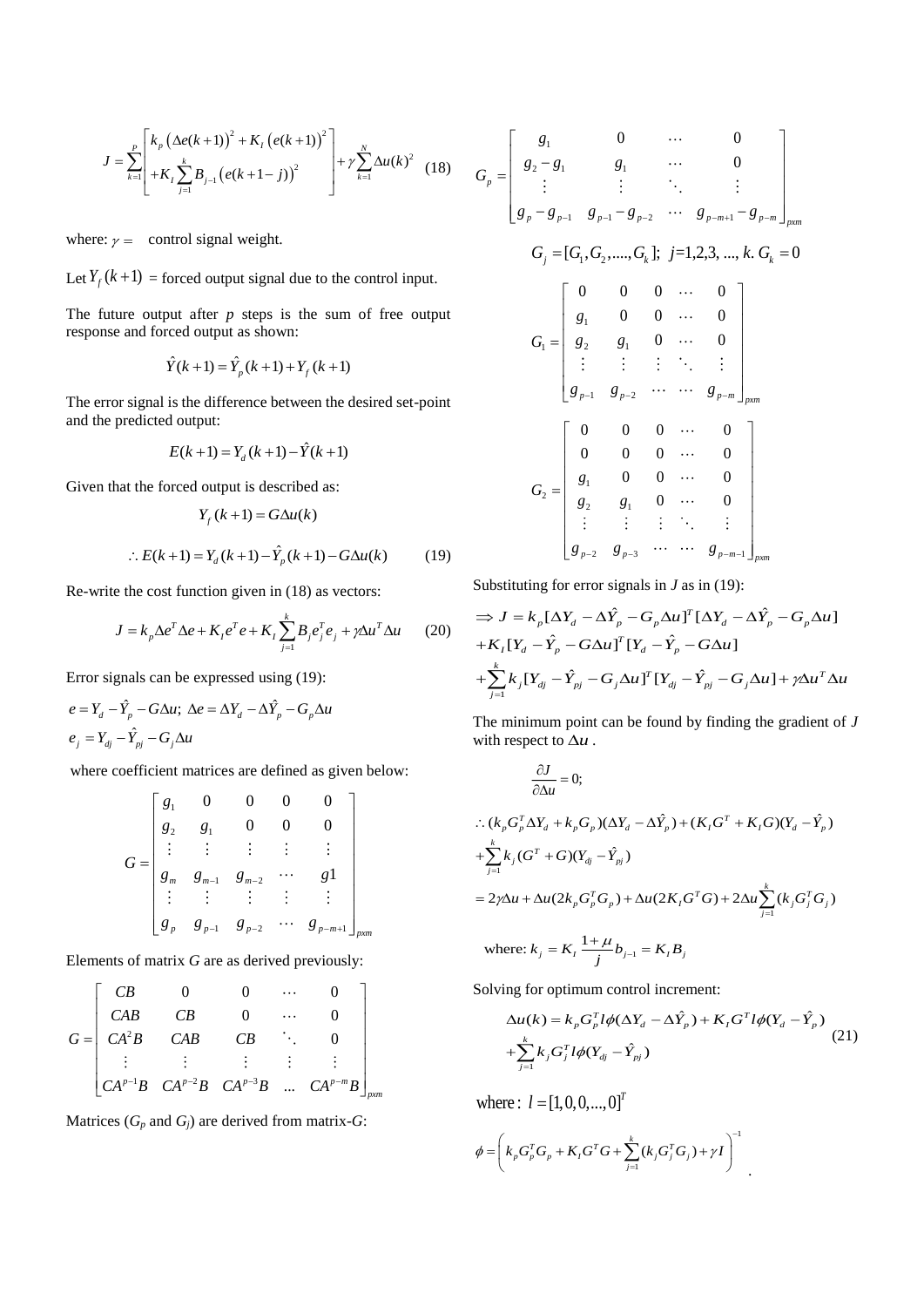Equation (21) describes the new FOPPI controller. PI parameters  $(k_p \text{ and } k_l)$  are provided for tuning.

#### 3.HANDLING OF CONSTRAINTS

Constraints can be readily formulated into the cost function thereby turning the control design problem into a quadratic programming problem (Katebi & Moradi, 2001). Several quadratic programming routines are available for solving constrained optimisation problem. The most common constraint is the constraint on input control signal amplitude.

e.g. 
$$
0 \le u(k) \le 0.8
$$

This type of constraint can be defined to handle input saturation problems. Other types of constraints include:

- Constraint on the incremental variation of the input control signal (e.g.  $-0.08 \le \Delta u(k) \le 0.08$ )
- Constraint on output signal (e.g.  $-1.0 \le y(k) \le 1.0$ ).

# 4.SIMULATION EXAMPLES

### *4.1 Example 1 – Double Integrator Process Control*

Consider a double integrator plant given by:

 $x(k+1) = Ax(k) + Bu(k)$  $y(k) = Cx(k)$ 

where: 
$$
A = \begin{bmatrix} 1 & 1 & 0 \\ 0 & 1 & 0 \\ 1 & 1 & 1 \end{bmatrix}
$$
;  $B = \begin{bmatrix} 0.5 \\ 1 \\ 0.5 \end{bmatrix}$ ;  $C = \begin{bmatrix} 0 & 0 & 1 \end{bmatrix}$ .

Let the sampling period be 0.01s and prediction horizon chosen to be 7. The number of optimization step chosen to be 7 and all weighting matrices chosen as unity identity matrices of proper dimension. Small values of  $k_p$  and  $k_i$  can be used to tune the plant. Here,  $k_i$  and  $k_p$  are 0.00351 and 0.7x10<sup>-4</sup> with fractional order set to 0.7 and optimization is unconstrained. Simulation of step response is illustrated in Fig. 1.



Fig. 1*.* Step response diagram showing the output signal rising to the unit step reference with control input in blue.

### *4.2 Example 2 – Non-Minimum Phase Control Comparison*

Consider a non-minimum phase process control example where the model is described using state space with matrices:

$$
A = \begin{bmatrix} -0.0217 & -0.3141 \\ 0.3141 & 0.7630 \end{bmatrix}; B = \begin{bmatrix} 0.3141 \\ 0.2364 \end{bmatrix}; C = \begin{bmatrix} -1 & 2 \end{bmatrix}.
$$
  
(Uren & Schoor, 2011)

The sampling period *T<sup>s</sup>* is selected as 1s. Prediction horizon is chosen to be 7 and fractional order of 0.9. The number of optimization steps is chosen to be 7 and all weight matrices chosen as unity identity matrices of proper dimension. Obtained control matrix is given:

$$
\Delta U = 10^{-12} x \begin{bmatrix} -0.5539 & -0.7005 & -0.6584 & -0.5142 & -0.3281 & -0.149 & -0.0252 \\ 0.1401 & 0.1772 & 0.1666 & 0.1301 & 0.0830 & 0.0377 & 0.0065 \\ \vdots & \vdots & \vdots & \vdots & \vdots & \vdots & \vdots \\ 0.002 & 0.0003 & 0.0003 & 0.0002 & 0.0001 & 0.0001 & 0.0000 \end{bmatrix}
$$

With  $k_i$  and  $k_p$  equal to 0.15, excellent set-point tracking is achieved as shown in Fig.2. In order to demonstrate comparative benefit, DMC is used as a baseline (Uren & Schoor, 2011). It was properly tuned for this same plant by the authors using  $N_p = 20$ ;  $N_c = 3$ ;  $T_s$  is selected as 1 and weight  $R = 0.9I$ . The resultant (incremental) DMC control:

$$
\Delta U_{\text{mpc}} = 10^{-13} x \begin{bmatrix} 0.1503 \\ 0.0190 \\ 0.0479 \end{bmatrix}
$$

Applied control signal is updated ( $u_1 = u_0 + \Delta u_1$ ). Fig. 3 shows disturbance rejection property of these two controllers. A 25% input disturbance is introduced at 200s. It can be observed that the control input of the proposed fractional predictive controller falls within the range:  $0 < u < 0.8$ .



Fig. 2. Step response diagram showing the proposed output (brown) rising to the unit step reference with zero overshoot compared to DMC output (blue).